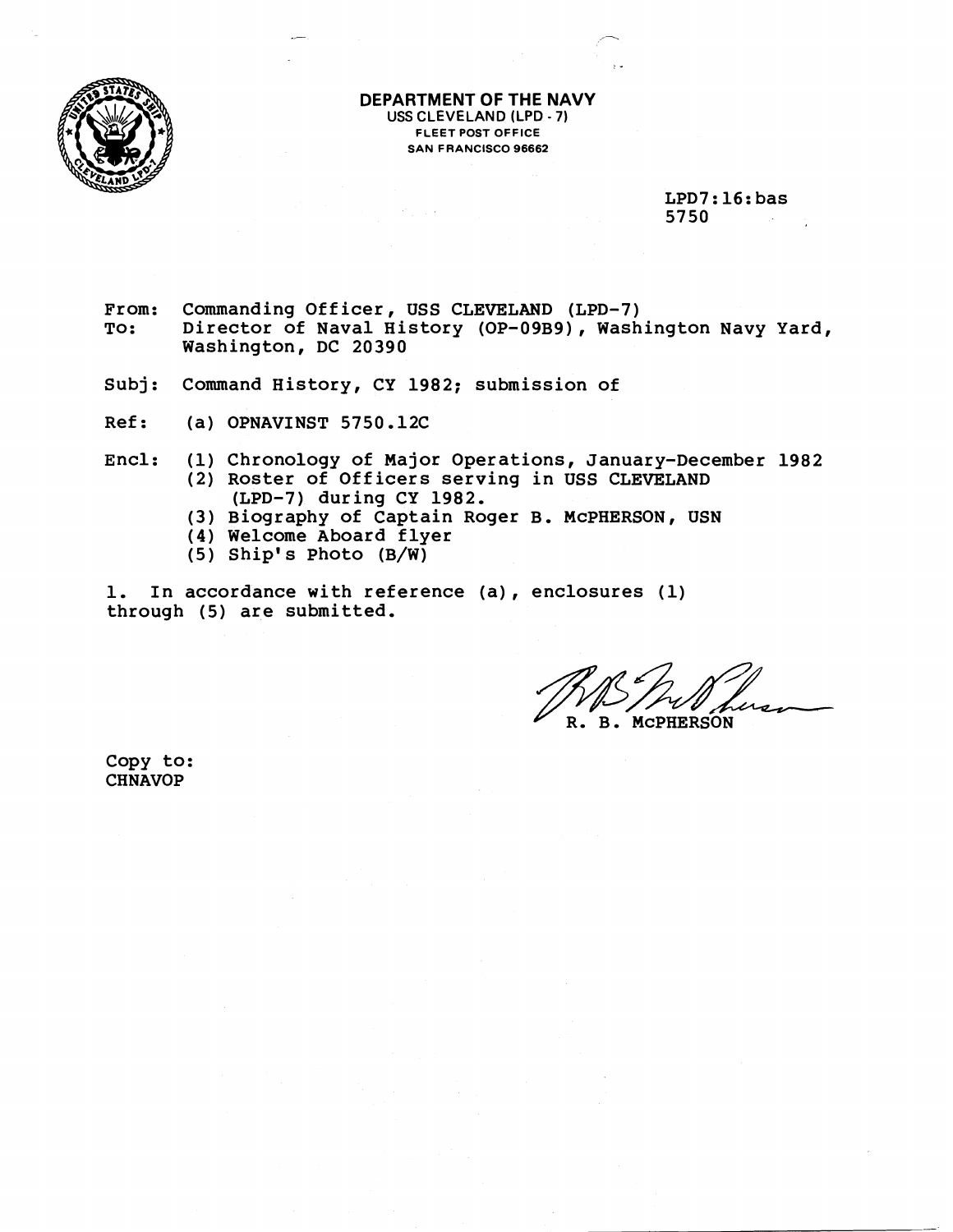## CHRONOLOGY OF OPERATIONS, USS CLEVELAND 1982

 $\blacktriangleleft$ 

 $04 - 08$  JAN UNDERWAY SOCAL - Independent Steaming Exercises (ISE)  $12 - 22$  JAN UNDERWAY SOCAL - KERNEL USHER/KERNEL EGRESS '82. Large scale no-notice rehearsal. An amphibious exercise was held on San Clemente Island, with a simulated rescue of 'civilians' from a hostile country. Conducted with units of Amphibious Squadron SEVEN off the coast of Southern California.  $26 - 27$  JAN UNDERWAY SOCAL ISE <sup>08</sup>- 12 FEB UNDERWAY SOCAL - PHIBREFTRA - Amphibious Refresher Training in preparation for WestPac. <sup>16</sup>- 19 FEB UNDERWAY SOCAL - PHIBREFTRA <sup>22</sup>- 26 FEB UNDERWAY SOCAL - PHIBREFTRA  $15 - 17$  MAR UNDERWAY SOCAL - ISE 31 MAR UNDERWAY SOCAL -Dependent's Cruise <sup>02</sup>- 09 APR WESTPAC '82 - TRANSIT TO PEARL HARBOR HI Began WestPac '82 with a seven day cruise to the 50th State, to onload the Marines of Marine Service Support Group 31 and Battalion Landing Team 33, in preparation for RIMPAC '82. <sup>12</sup>- 22 APR OPERATION RIMPAC '82 - Joint exercise with the Royal Canadian Navy, the Royal New zealand Navy, the Australian Navy, and the Japanese Maritime Self-Defense Force. Operations were conducted off the coast of the main island of Hawaii and lasted several days. 22 APR - 12 MAY TRANSIT TO SUBIC BAY R.P. VIA IWO JIMA <sup>03</sup>- 06 MAY READEX '82 -- Iwo Jima - READEX '82 was a major amphibious exercise with a landing staged on the Japanese island. Units of PHIBRON SEVEN and the Japanese Maritime Self-Defense Force participated.

**ENCLOSURE** (1)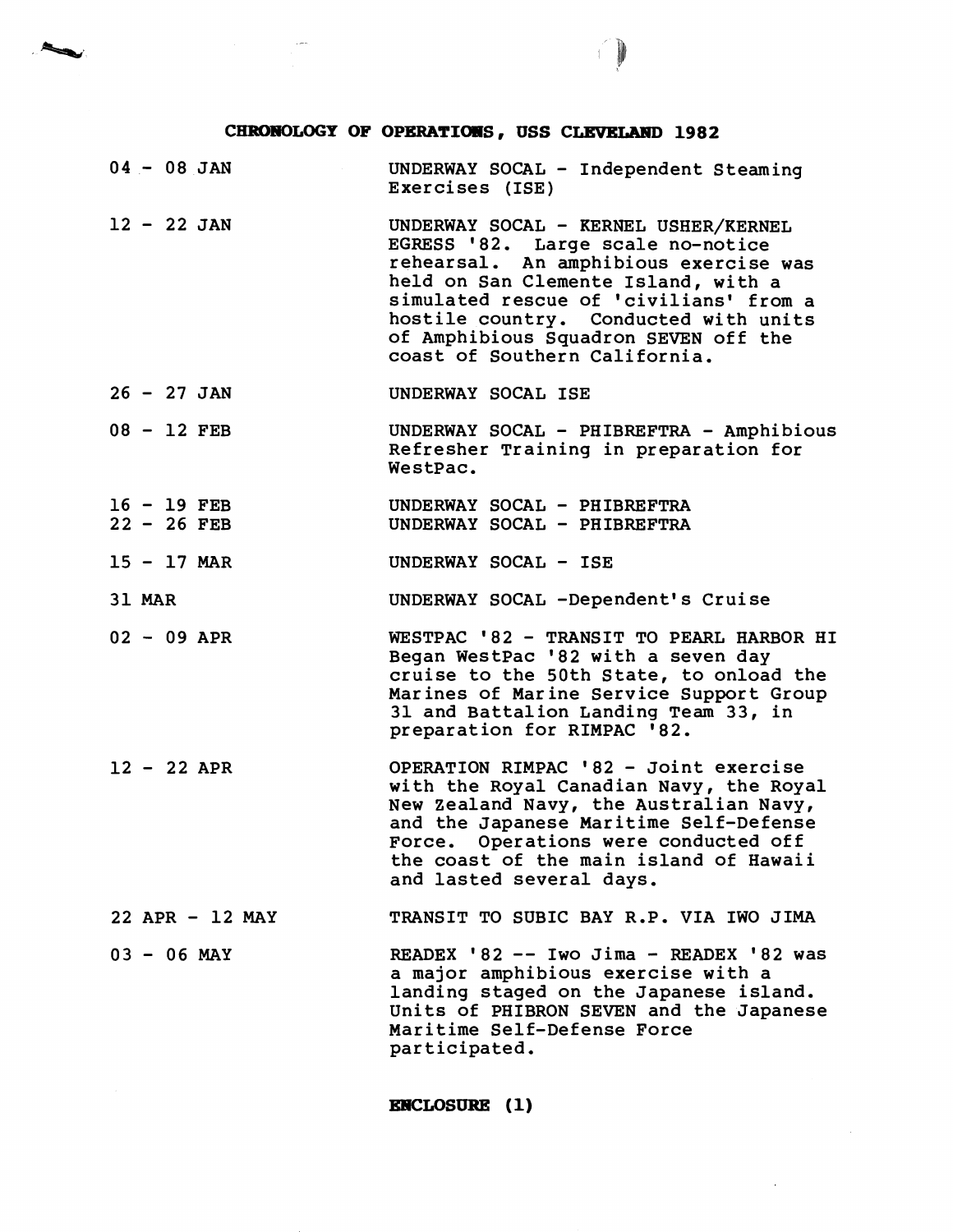| $27 - 31$ MAY   | TRANSIT TO PATTAYA BEACH, THAILAND -<br>Five days of liberty at Pattaya Beach,<br>the Thai resort on the shore of the Bay<br>of Pattaya, about 100 miles south of<br>Bangkok.                                                                                                                                                                                                                          |
|-----------------|--------------------------------------------------------------------------------------------------------------------------------------------------------------------------------------------------------------------------------------------------------------------------------------------------------------------------------------------------------------------------------------------------------|
| $06 - 14$ JUN   | OPERATION COBRA GOLD - Another<br>amphibious exercise off the coast of<br>southern Thailand with units of the<br>Royal Thai Navy.                                                                                                                                                                                                                                                                      |
| $12 - 16$ JUN   | TRANSIT TO SINGAPORE - Five days of<br>liberty on the international trade<br>island.                                                                                                                                                                                                                                                                                                                   |
| 12 JUN          | Ship experienced minor collision with<br>USS ASHTABULA (AO-51) during Underway<br>Replenishment. Minor damage reported to<br>starboard flight deck antenna, fuel<br>station. Repairs were made later in<br>Subic Bay, R.P.                                                                                                                                                                             |
| $21 - 28$ JUN   | TRANSIT TO DIEGO GARCIA - A stop was<br>made at Diego Garcia to pick up<br>supplies.                                                                                                                                                                                                                                                                                                                   |
| 29 JUN - 08 JUL | TRANSIT TO FREMANTLE, AUSTRALIA - Five<br>days of liberty in Fremantle and Perth,<br>Australia. Conducted visit ship tours<br>during the weekend.                                                                                                                                                                                                                                                      |
| $13 - 18$ JUL   | Participated in OPERATION FREEDOM<br>PENNANT off the coast of Western<br>Australia, with units of the Royal<br>Australian Navy.                                                                                                                                                                                                                                                                        |
| $18 - 26$ JUL   | TRANSIT TO SUBIC BAY, R.P. - A planned<br>two week stay in Subic Bay Naval Station<br>was lengthened by a week and a half<br>after a flooding casualty in #1<br>engineroom damaged a number of<br>electrical motors. After the motors<br>were removed, dried and cleaned, and<br>rewired by shore facilities in Subic,<br>they were reinstalled and the ship left<br>to rejoin PHIBRON SEVEN in Japan. |
| $20 - 24$ AUG   | TRANSIT TO SASEBO, JAPAN - Four working<br>days spent in Sasebo.                                                                                                                                                                                                                                                                                                                                       |

 $\begin{picture}(220,20) \put(0,0){\line(1,0){10}} \put(15,0){\line(1,0){10}} \put(15,0){\line(1,0){10}} \put(15,0){\line(1,0){10}} \put(15,0){\line(1,0){10}} \put(15,0){\line(1,0){10}} \put(15,0){\line(1,0){10}} \put(15,0){\line(1,0){10}} \put(15,0){\line(1,0){10}} \put(15,0){\line(1,0){10}} \put(15,0){\line(1,0){10}} \put(15,0){\line($ 

ENCLOSURE (1)